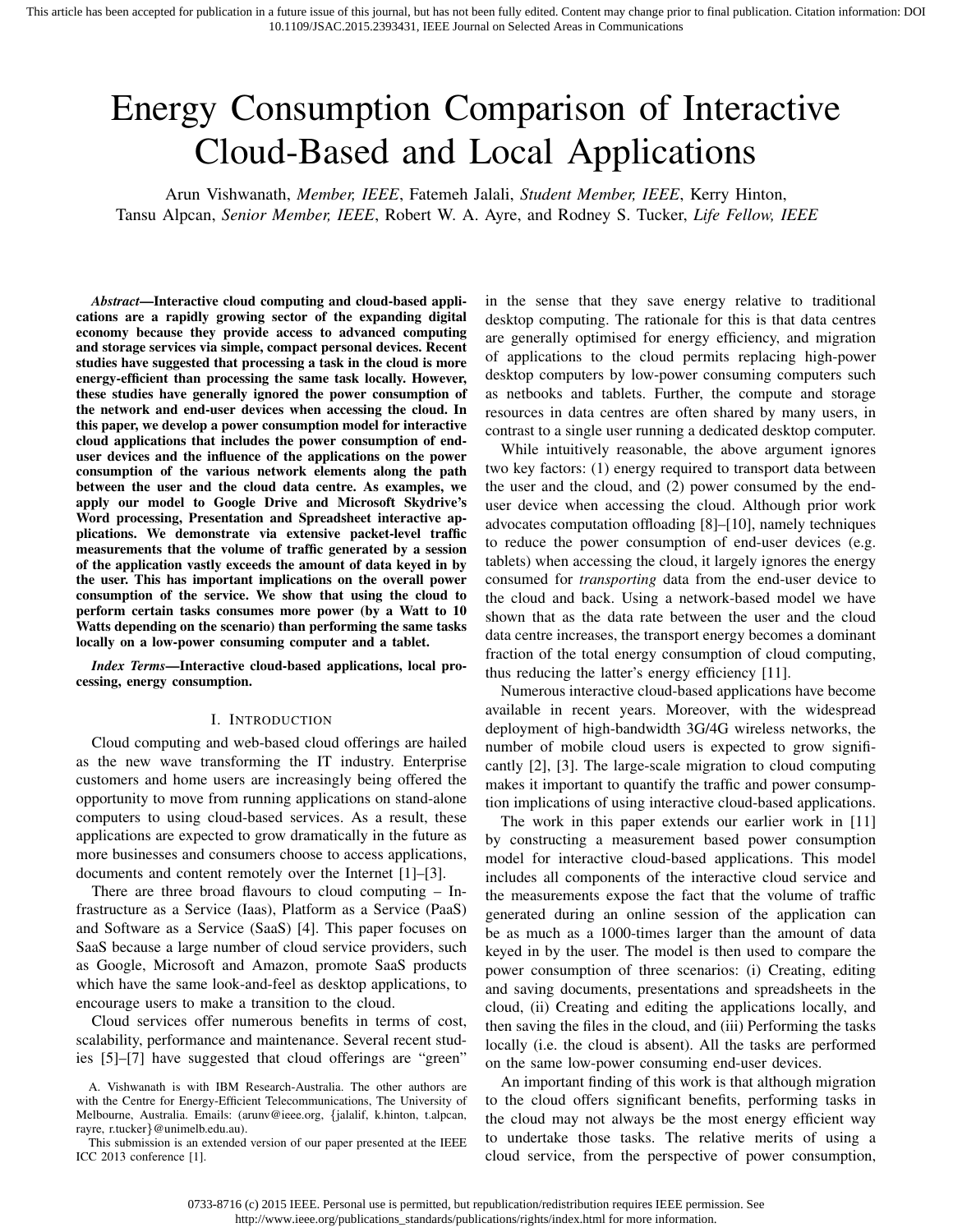This article has been accepted for publication in a future issue of this journal, but has not been fully edited. Content may change prior to final publication. Citation information: DOI 10.1109/JSAC.2015.2393431, IEEE Journal on Selected Areas in Communications



Fig. 1: Topology of the network between a end-user and the cloud data centre.

depends on factors such as the power consumption of the enduser device, access network technology used, computational complexity of the task to be performed, volume of traffic exchanged between the user and the cloud, and factors such as the number of users sharing a compute resource in the cloud.

The rest of this paper is organised as follows. In Section II, we develop a model for quantifying the power consumption per user incurred when using interactive cloud-based applications. In Section III, we report measurements of traffic, in particular the overhead multiplier. We present estimates of power consumption for various network elements in Section IV, and use this to estimate the power consumption per user in Section V. We conclude the paper in Section VI.

#### II. POWER CONSUMPTION MODEL

We consider a user accessing the cloud via the network topology shown in Fig. 1. The access network includes ADSL Ethernet, WiFi, or in the case of wireless, a 3G/4G (LTE) connection. The metro Ethernet switch aggregates traffic from several users, broadband network gateways (BNGs) regulate access and usage, and edge routers represent the gateway to the global Internet, which consists of many large core routers. Similar architectures have been used in previous studies (e.g. [11], [12]). The data centre network comprises an edge router connecting the data centre to the Internet, aggregation switches and application servers.

The power consumption per user,  $P_I$ , of using an interactive cloud-based application is a function of the bit-rate of the application, and the energy per bit incurred by the various network elements shown in Fig. 1, required to deliver the service to the user. This power can be expressed as follows:

$$
P_I = P_u + E_a B + (N_c E_c + N_e E_e + E_{bng} + E_{sw})B + E_d B + P_d
$$
\n(1)

where  $P_u$  is the power consumed by the end-user device to access the interactive cloud application, *B* is the bit-rate of the application,  $N_c$  ( $N_e$ ) are the number of core (edge) routers along the path between the user and the application server in the data centre,  $E_c$ ,  $E_e$ ,  $E_{bng}$ ,  $E_{sw}$  and  $E_d$  denote respectively the energy per bit of the core router, edge router, BNG, Ethernet and data centre switches, *E<sup>a</sup>* is the energy per bit of the access network, and *P<sup>d</sup>* is the power consumption per user of the server in the data centre. The power consumption of a server is a function of its CPU utilisation, which is related to the number of processes running on it. This in turn relates to the number of users assigned to that server. We have thus used power per user to model the server power consumption. For network equipment, power consumption is a function of the load [13], i.e. bits per second flowing through it, and is modelled using energy per bit, as described next.



Fig. 2: Power consumption trend of routers and switches.

#### *A. Energy per Bit Modelling*

Fig. 2 shows the power consumption of routers and switches in the network (such as in Fig. 1) as a function of the load on the element. This dependence can accurately be modelled using a linear trend [13] as shown by the solid line in Fig. 2. The parameters  $p_0$  and  $p_t$  denote a router or switch's idle and maximum power consumption, while *c<sup>t</sup>* denotes the maximum capacity, measured in bits per second. Let  $\rho$  denote the average utilisation. Then the energy per bit of that network element, *m*, is given by  $(p_0(1 - \rho) + \rho p_t)/\rho c_t$ , which is the slope of the dashed line shown in Fig. 2. We estimate this slope for all the routers and switches in Fig. 1 assuming a realistic  $\rho = 30\%$  [14], and then apply (1) to estimate the power consumption due to the traffic generated when accessing the cloud application.

#### *B. Power Consumption Measurement*

The power consumption of end-user devices when interacting with the cloud (e.g. Google Drive and Microsoft Skydrive) is measured directly using a power meter. In the measurements, we noted that the power consumption of a desktop PC or a high-end laptop was virtually unchanged when interacting with these cloud applications. In order to accurately isolate the power consumption of a end-user device, we used a MSI Wind U100 netbook computer [15] running Windows XP on a 1.6 GHz Intel Atom processor with 2 GB memory. This netbook computer is representative of cloud-ready low-power consuming user devices such as Google Chromebook, which consumes 11 W when awake [16] (similar to the netbook). We also performed measurements using a Samsung tablet [17]. A PowerMate power meter [18] (resolution of 10 mW) was used to record the power consumption of the netbook computer with the battery pack removed at intervals of 1 sec during each session. This enabled us to accurately determine the netbook computer's average power consumption. A custom-built power meter was used to record the power consumption of the tablet.

#### III. MEASURING CLOUD APPLICATION TRAFFIC

We used the setup shown in Fig. 3 to measure the volume of traffic generated by a session of a cloud application. A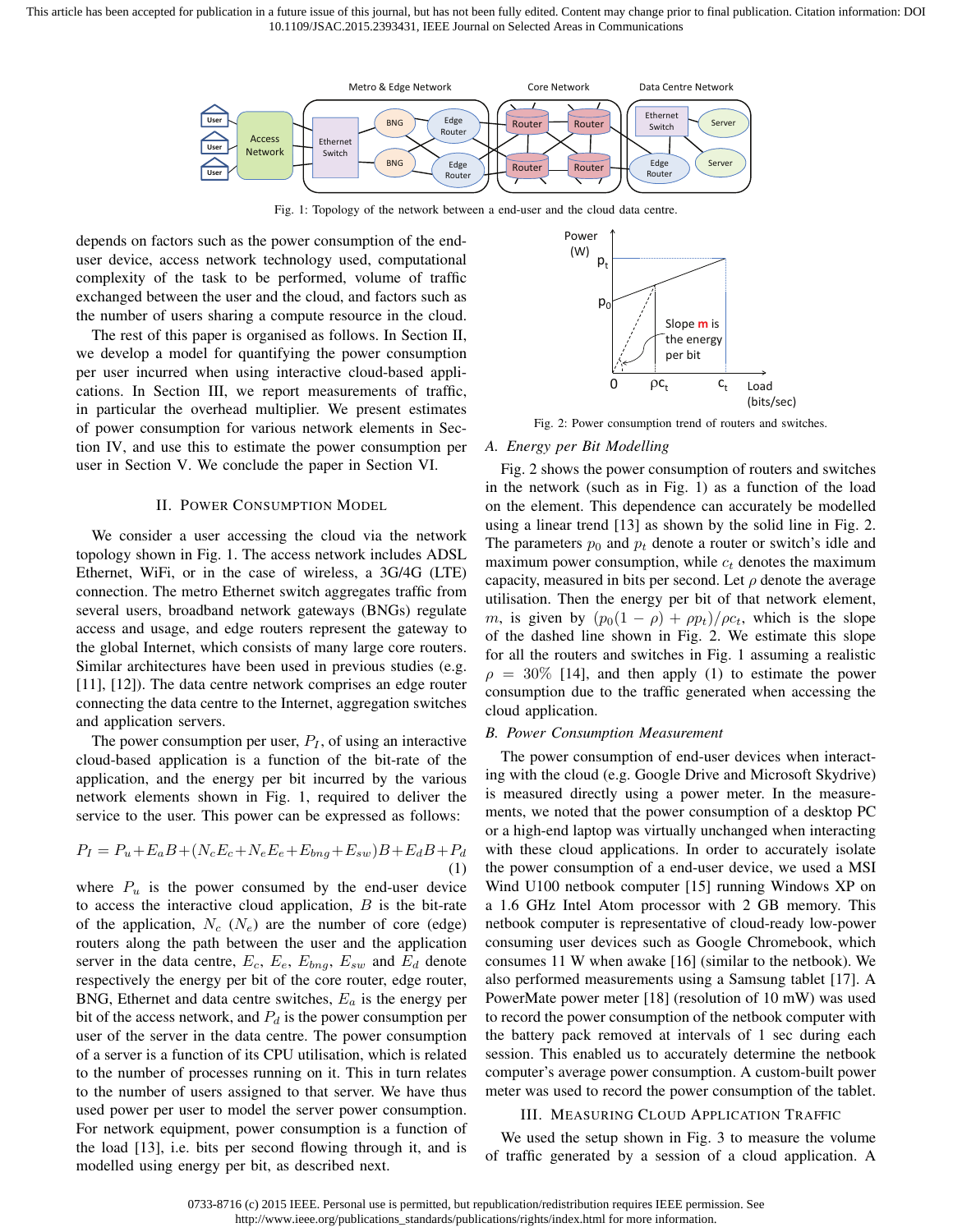

Fig. 3: Measurement setup to capture the volume of traffic generated when accessing cloud-based applications.

packet sniffer software utility (Wireshark [19]), running on the netbook computer captures statistics of all packets exchanged with the cloud server during each session. The file size and the number of key strokes when using the cloud applications were also measured. The applications used for the measurements were office-based applications, owing to their ease of use. The number of characters typed into each application varied from 50 to 500 in steps of 50 characters (equivalently the number of bytes entered varied from 50 to 500 in steps of 50 Bytes). Each session was repeated 10 times to obtain confidence in the results. We automated the typing process using Robosoft record-and-playback software [20]. This enabled us to repeat the experiments consistently across the different applications, ensuring that the typing speed was the same each time;  $\approx$  57 words per minute (speed of a professional typist).

Traffic measurements for two scenarios are considered, corresponding to how the cloud is used.

(i) Composing and editing Word documents, Presentations and Spreadsheets *online* in Google Drive and Microsoft Skydrive using a web browser (Edit online, Save in the cloud).

(ii) Composing and editing Word documents, Presentations and Spreadsheets *offline* (i.e. locally on the netbook computer), then saving the files in the Google Drive folder on the netbook, and finally synchronizing the folder with the cloud (Edit offline, Save in the cloud).

# *A. Online Interactive Word processing and Presentation Applications (Edit online, Save in the cloud)*

Figures 4 and 5 show the total volume of data traffic (in Bytes) exchanged between the user and the cloud for the online interactive Word processing and Presentation applications from Google and Microsoft. The figures also show the traffic volumes in both the upstream and downstream directions. This data was generated after postprocessing the Wireshark logs. It can be observed from Fig. 4 and Fig. 5 that the total volume of data traffic is substantially larger than the amount of data typed into the application by the user. The overhead multiplier (in terms of the number of bytes) when using Google for both applications is more than a 1000-fold while the overhead multiplier when using Microsoft is 280 fold for Word processing, and 171-fold for Presentation.

# *B. Online Interactive Spreadsheet Applications (Edit online, Save in the cloud)*

The volume of traffic generated by the Spreadsheet application from Google and Microsoft is shown in Figures 6(a) and 6(b). The former generates an overhead multiplier of 650, which is smaller than that of the other two applications, while the latter incurs a substantial overhead; in excess of 9000.

# *C. Insights into the Traffic Overhead for Online Interactive Applications (Edit online, Save in the cloud)*

The Word processing, Presentation and Spreadsheet applications from Google and Microsoft are essentially client-server applications, the browser is the client and the server is accessed via the cloud. Moreover, their look-and-feel, responsiveness and user experience are very similar to that of local standalone applications. To support these features, a considerable amount of communication occurs in the background between the browser and server (a brief overview from Google's applications appears in [21]). We noted from the Wireshark logs and while performing the measurements that changes made to the applications were *automatically* saved in the cloud server, thereby ensuring no data loss. Although this provides high service reliability, it incurs a significant traffic overhead.

*1) Word processing and Presentation Applications:* In the case of Google's Word processing and Presentation applications, logs of the traffic between the user and the data centre show that every key stroke triggers an application synchronisation event between the user and the server. Fig. 7 shows a log excerpt from Wireshark for the Word processing application from Google. A single key pressed at the traffic log time 20.63384 sec is sent as a 1314 Byte TCP packet to the server. This is followed by three (relatively small) packets. The packets are transported using HTTPS making it difficult to decipher their content. The traffic logs indicate that the browser could communicate the key that was typed or deleted (for auto-saving), and the position of the cursor in the browser window to the server as part of every synchronisation event. This occurs whether the event is an insert or delete operation. The synchronisation process ends at time 22.8355 sec at which point the client and server "see" the same document. The next key press event starts at time 25.64 sec and the process repeats.

The behaviour of Microsoft's Document and Presentation applications is similar to that of Google's. However, these applications generate less overhead because the latter typically synchronises with the cloud following every key stroke (as described above), while the former synchronises only when the user pauses or stops typing, as in between words. This results in a smaller volume of traffic exchanged between the user and the cloud server, reducing the traffic overhead.

*2) Spreadsheet Applications:* The Google Spreadsheet synchronises with the cloud only when the cursor (i.e. focus) shifts from one "cell" in the Spreadsheet to the next. This reduces the frequency of updates, and explains why the overhead (of 650) incurred by Spreadsheet is smaller than that of the other two applications. In the case of Microsoft Skydrive's Spreadsheet application however, we note that the overhead is significantly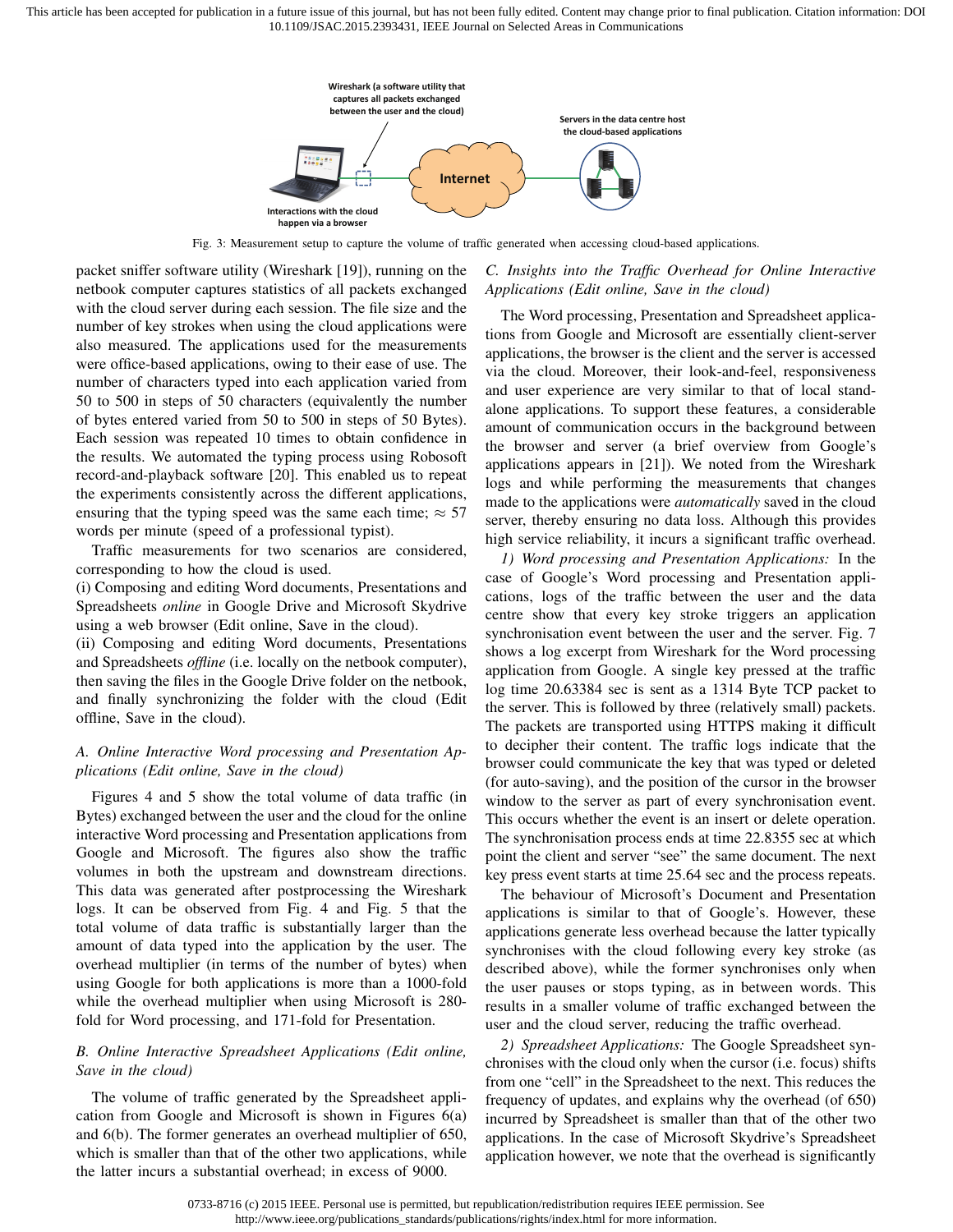

(a) Traffic volume from Google Docs.

(b) Traffic volume from Microsoft Docs.

Fig. 4: Volume of traffic generated vs the size of the document for (a) Google Drive and (b) Microsoft Skydrive word processing applications.



(a) Traffic volume from Google Presentation.

Fig. 5: Volume of traffic generated vs the size of the presentation for (a) Google Drive and (b) Microsoft Skydrive presentation applications.



(a) Traffic volume from Google Spreadsheet.

(b) Traffic volume from Microsoft Spreadsheet

Fig. 6: Volume of traffic generated vs the size of the spreadsheet for (a) Google Drive and (b) Microsoft Skydrive spreadsheet applications.

larger, as shown in Fig. 6(b). Postprocessing the Wireshark logs revealed that this application generates a large number of TCP sessions and a vast majority of these TCP sessions lasts only a few sec. These sessions handle synchronisation of content with the cloud. For example, it took about 30 sec to enter 50 characters in the Spreadsheet. During this time, there were 20 TCP connections, each lasting on average 4.5 sec. The number of TCP sessions established grew rapidly with the size of the Spreadsheet. Entering 500 characters took 331 sec resulting in 174 TCP sessions, each lasting on average 6.3 sec. We were unable to elicit the content of the sessions because they were encrypted and transported using HTTPS. The traffic logs indicate that the large traffic overhead is associated with establishing/tearing down TCP sessions very frequently and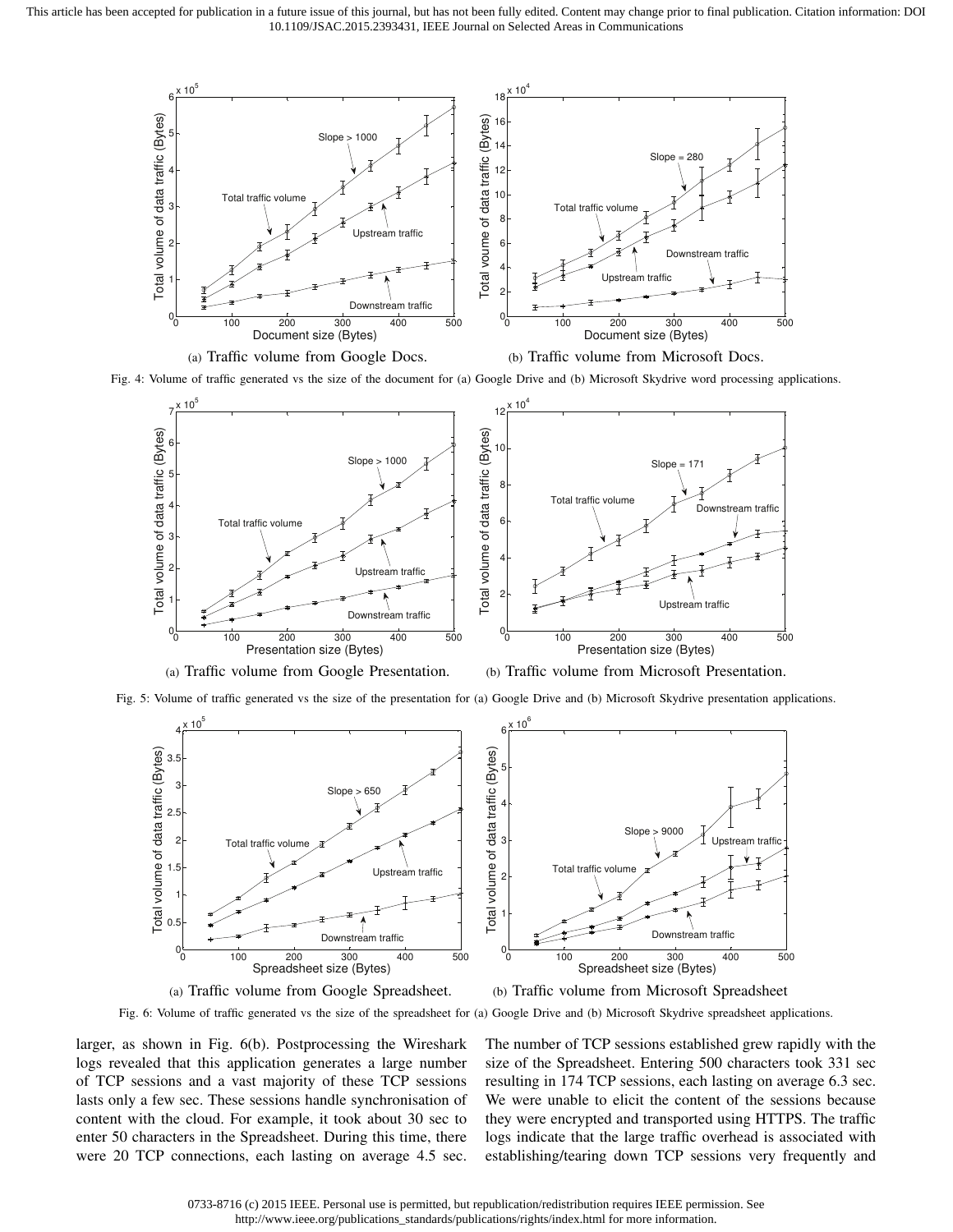| Time      | Source               | Source port | <b>Destination</b> |       | Dest port Protocol Length Info |      |                                         |
|-----------|----------------------|-------------|--------------------|-------|--------------------------------|------|-----------------------------------------|
| 20.633841 | 101.115.50.114 50359 |             | gg.google.com      | https | <b>TCP</b>                     | 1314 | [TCP segment of a reassembled PDU]      |
| 20.63389  | 101.115.50.114 50359 |             | gg.google.com      | https | TLSv1                          | 448  | <b>Application Data</b>                 |
| 20.634792 | 101.115.50.114       | 50359       | gg.google.com      | https | TLSv1                          | 312  | <b>Application Data</b>                 |
| 21.632119 | 101.115.50.114       | 50359       | gg.google.com      | https | TLSv1                          | 91   | <b>Application Data</b>                 |
| 22.354545 | gg.google.com        | https       | 101.115.50.114     | 50359 | <b>TCP</b>                     | 54   | https > 50359 [ACK] Seg=4530 Ack=9365 W |
| 22.43447  | gg.google.com        | https       | 101.115.50.114     | 50359 | <b>TCP</b>                     | 54   | https > 50359 [ACK] Seg=4530 Ack=9660 W |
| 22.434809 | gg.google.com        | https       | 101.115.50.114     | 50359 | TLSv1                          | 91   | <b>Application Data</b>                 |
| 22.625126 | 101.115.50.114       | 50359       | gg.google.com      | https | <b>TCP</b>                     | 54   | 50359 > https [ACK] Seq=9660 Ack=4567 W |
| 22.784899 | gg.google.com        | https       | 101.115.50.114     | 50359 | TLSv1                          | 295  | Application Data, Application Data      |
| 22.824843 | gg.google.com        | https       | 101.115.50.114     | 50359 | TLSv1                          | 112  | <b>Application Data</b>                 |
| 22.825003 | 101.115.50.114       | 50359       | gg.google.com      | https | <b>TCP</b>                     | 54   | 50359 > https [ACK] Seq=9660 Ack=4866 W |
| 22.825195 | gg.google.com        | https       | 101.115.50.114     | 50359 | TLSv1                          | 122  | Application Data, Application Data      |
| 22.825412 | gg.google.com        | https       | 101.115.50.114     | 50359 | TLSv1                          | 144  | Application Data, Application Data      |
| 22.825468 | 101.115.50.114       | 50359       | gg.google.com      | https | <b>TCP</b>                     | 54   | 50359 > https [ACK] Seq=9660 Ack=5024 W |
| 22.835063 | gg.google.com        | https       | 101.115.50.114     | 50359 | TLSv1                          | 229  | Application Data, Application Data      |
| 22.83542  | gg.google.com        | https       | 101.115.50.114     | 50359 | TLSv1                          | 300  | Application Data, Application Data      |
| 22.835515 | 101.115.50.114       | 50359       | gg.google.com      | https | <b>TCP</b>                     | 54   | 50359 > https [ACK] Seq=9660 Ack=5445 W |
| 25.647962 | 101.115.50.114       | 50359       | gg.google.com      | https | TCP                            | 1314 | [TCP segment of a reassembled PDU]      |
| 25.64801  | 101.115.50.114       | 50359       | gg.google.com      | https | TLSv1                          | 448  | <b>Application Data</b>                 |
| 25.648544 | 101.115.50.114 50359 |             | gg.google.com      | https | TLSv1                          | 312  | <b>Application Data</b>                 |

Fig. 7: Wireshark trace following a single key being pressed in Google's interactive cloud-based Word processing application.

the volume of data transported to and from the user per session (tens to hundreds of Kilobytes). This behaviour was not observed with Google Spreadsheet.

The qualitative explanations above are based on observed traffic measurements. A more precise explanation would require an accurate understanding of the way these applications are designed, which remains proprietary. It is evident that the underlying protocols used by the applications to provide a secure and rich user experience involve frequent and encrypted communication of data between the browser and cloud server, giving rise to the large traffic overheads.

# *D. Word processing, Presentation and Spreadsheet Applications (Edit offline, Save in the cloud)*

The total volume of data traffic exchanged (in Bytes) between the user and the cloud for editing the Google and Microsoft Word, Presentation and Spreadsheet applications locally and then saving them to the cloud is only marginally greater than the size of the file stored in the hard disk. The observed extra traffic is only due to the added bytes for secure transmission through the Internet, and the number of key strokes used to compose the file does not impact the traffic generated during the upload, i.e. the overhead multiplier, as described above, is absent in this scenario.

#### IV. POWER CONSUMPTION OF VARIOUS COMPONENTS

In this section we determine values of the various parameters in (1) needed to estimate the power consumption per user,  $P_I$ .

# *A. Bit-rate Measurements for Interactive Cloud-Based Word processing Applications*

We used the setup shown in Fig. 3 to compose a 2-page document on the cloud. This experiment is representative of a typical instance where a user accesses the cloud to perform a word processing task. The experiment consisted of typing 649 words (4224 characters), inserting a picture, as well as a table comprising 4 rows and 3 columns. Each session on Google and Microsoft lasted on average 12 mins (*±* 1 sec), and 11 mins and 50 sec  $(\pm 10 \text{ sec})$ , providing us sufficient data to quantify the bit-rate of the applications. We ran a total of 30 sessions for each application.

processing application varied between 45 Kbps and 60 Kbps for Google, and between 10 Kbps and 12 Kbps for Microsoft.  $A<sub>ck</sub> = 4567W$  The bit-rates are not a constant because the applications use Ack=4866 w such as link congestion, delay and packet loss. As explained previously, we used Wireshark to capture all packets generated during each session. We noted from the logs that the bit-rate – i.e.  $B$  in  $(1)$  – for the online interactive Word TCP, and the performance of TCP varies depending on factors

 $_{24W}$  bit-rate of Word processing with Google Drive when the files The bit-rate varied between 1.1 Kbps and 1.5 Kbps. Identical measurements were conducted to determine the are edited locally (offline) and then saved to the Google cloud.

## *B. Bit-rate Measurements for Interactive Cloud-Based Presentation Applications*

Using the automated setup described above, we composed 5 slides each on the two Presentation applications. The experiment consisted of typing 127 words (735 characters), inserting a picture and a table comprising 4 rows and 4 columns. Each session on Google and Microsoft lasted 4 mins and 50 sec  $(\pm 2 \text{ sec})$ , and 4 mins 57 sec  $(\pm 16 \text{ sec})$ , respectively. A total of 30 sessions for each application was performed. From the Wireshark logs we noted that the bit-rate *B* for the Presentation application varied between 37 Kbps and 40 Kbps for the Google application, and between 25 Kbps and 30 Kbps for the Microsoft application.

Again, identical measurements were conducted to determine the bit-rate of Presentation with Google Drive for the case when the files are edited locally and then saved to the Google cloud. The bit-rate varied between 2.5 Kbps and 2.7 Kbps.

## *C. Bit-rate Measurements for Interactive Cloud-Based Spreadsheet Applications*

We composed a Spreadsheet by entering numbers along 200 rows and 2 columns. The total number of characters (i.e. digits) was 700. We then performed basic numerical operations such as determining the min, max, mean, median and mode of the numbers. Subsequently, we plotted a (x, y) graph, and noted that the graph was updated dynamically as we sorted the numbers in each of the two columns. We repeated this measurement 30 times for each application. Each session on Google lasted 7 mins and 34 sec  $(\pm 2 \text{ sec})$ , and each session on Microsoft lasted 9 mins and 8 sec (*±* 5 sec). The bit-rate *B*, obtained after postprocessing the Wireshark logs, of Google Spreadsheet varied between 25 Kbps and 30 Kbps, while for Microsoft it varied between 110 Kbps and 150 Kbps.

These measurements were also repeated to quantify the bitrate of Spreadsheet when the files are edited locally and then saved to the Google Drive cloud. The bit-rate varied between 0.3 Kbps and 0.6 Kbps.

Table I summarises the bit-rates of the different applications as obtained from our measurements. The substantial differences in the bit-rate between edit online and edit offline scenarios is due to the cost of incremental updates of file segments that occurs with the edit online scenario.

## *D. Average Power Consumption P<sup>u</sup> of the Netbook Computer*

The idle power consumed by the netbook computer with all network interfaces disabled was 10.8 W. We performed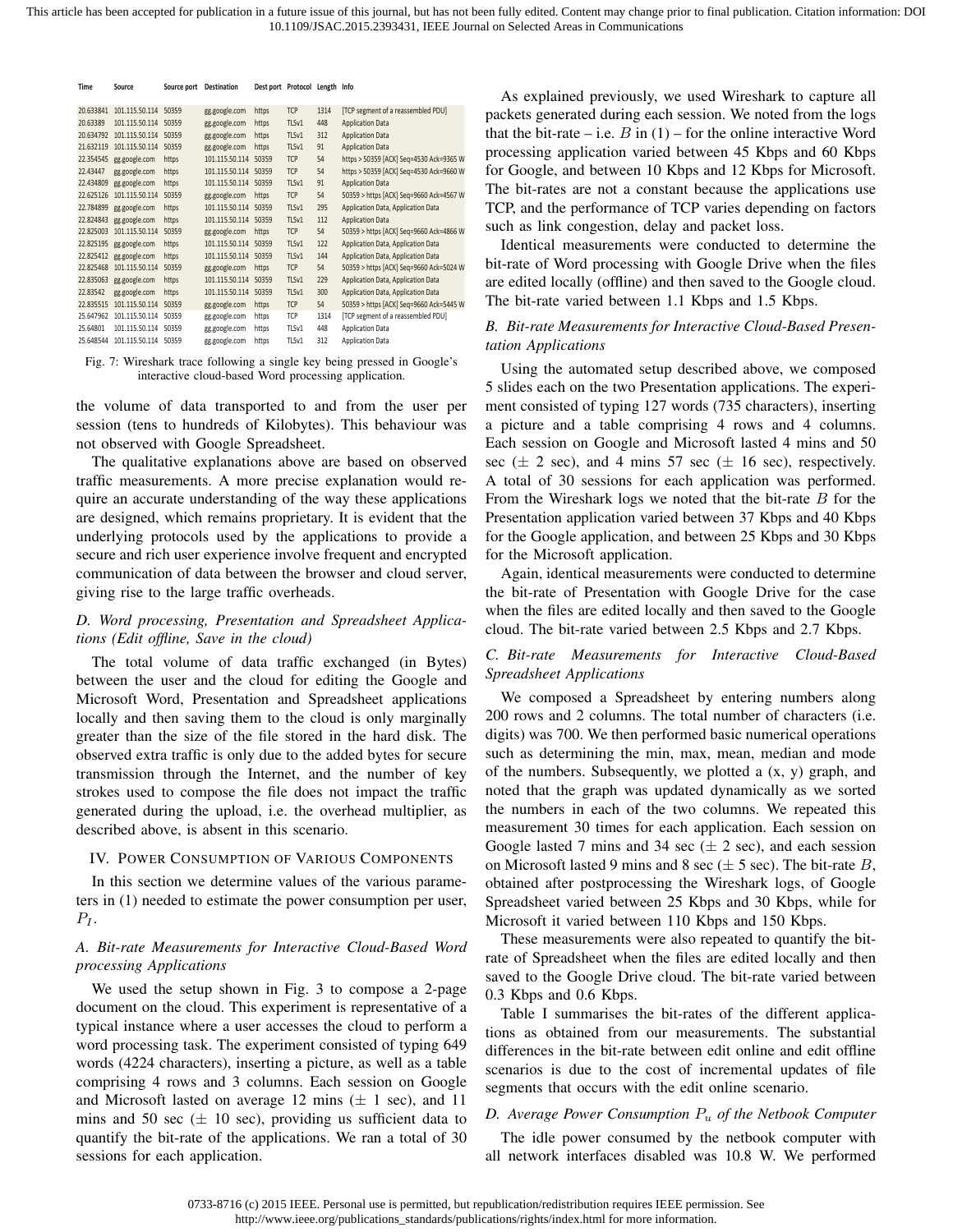|                                    | <b>Application</b> | <b>Bit-rate</b> |
|------------------------------------|--------------------|-----------------|
| <b>Google Drive</b>                | Word processing    | 45-60 Kbps      |
| Edit online, Save in               | Presentation       | 37-40 Kbps      |
| the cloud                          | Spreadsheet        | 25-30 Kbps      |
| <b>Microsoft Skydrive</b>          | Word processing    | 10-12 Kbps      |
| Edit online, Save in               | Presentation       | 25-30 Kbps      |
| the cloud                          | Spreadsheet        | 110-150 Kbps    |
| <b>Google Drive</b>                | Word processing    | 1.1-1.5 Kbps    |
| Edit offline, Save in<br>the cloud | Presentation       | 2.5-2.7 Kbps    |
|                                    | Spreadsheet        | 0.3-0.6 Kbps    |

TABLE I: Summary of bit-rates for Google and Microsoft Skdyrive's Word processing, Presentation and Spreadsheet applications.

| <b>Application</b>                                                          | <b>Access network</b><br>technology | Average power<br>consumed by the<br><b>Netbook computer</b> |
|-----------------------------------------------------------------------------|-------------------------------------|-------------------------------------------------------------|
|                                                                             | Ethernet                            | 13.6 W                                                      |
| <b>Google Drive Word Processing</b><br>Edit online, Save in the cloud       | WiFi                                | 14.0 W                                                      |
|                                                                             | 4G                                  | 16.1 W                                                      |
|                                                                             | Ethernet                            | 14.4 W                                                      |
| <b>Microsoft Skydrive Word Processing</b><br>Edit online, Save in the cloud | WiFi                                | 14.5 W                                                      |
|                                                                             | 4G                                  | 16.7 W                                                      |
|                                                                             | Ethernet                            | 13.2 W                                                      |
| <b>Google Drive Word Processing</b><br>Edit offline, Save in the cloud      | WiFi                                | 13.7 W                                                      |
|                                                                             | 4G                                  | 15.1 W                                                      |

TABLE II: Average power consumed by the netbook computer for using Google and Microsoft's Word processing applications.

experiments at different times during the day (to address the issue of variability in the situations the user may experience) on the interactive cloud applications described in the previous section, and noted that the power consumption of the netbook computer was not sensitive to the time-of-day variation. Measurements were performed using three different access technologies available in the netbook, i.e. Ethernet, WiFi and 4G (via a USB dongle), and the power consumed in each of these cases was recorded.

*1) P<sup>u</sup> for Word processing Applications:* Column three in Table II gives the average power consumed by the netbook, *Pu*, for composing the 2-pages using Google and Microsoft's Word processing applications. We can see that 13.6 W is consumed when accessing the interactive Word processing application from Google using Ethernet. This increases to 16.1 W when using 4G high-speed wireless technology. A similar trend is observed with the Microsoft application.

*2) P<sup>u</sup> for Presentation Applications:* Table III shows the netbook's average power consumption to access the cloud when composing 5-slides in the Presentation applications. We note that the power consumed by the netbook in this scenario is similar to that for the Word processing applications described above.

*3) P<sup>u</sup> for Spreadsheet Applications:* Table IV shows the power consumption when composing the Spreadsheet. We note that *P<sup>u</sup>* of Google Spreadsheet is greater than 16 W regardless of the type of access technology.

*4) Energy per Bit of Routers and Switches:* Table. V lists the key network equipment (used in the metro, edge, core and data centre networks) corresponding to Fig. 1. The data was gathered from Cisco's power consumption calculator [22]. Column three represents the maximum capacity (i.e.  $c_t$ ) of

| <b>Application</b>                                                       | <b>Access network</b><br>technology | Average power<br>consumed by the<br><b>Netbook computer</b> |
|--------------------------------------------------------------------------|-------------------------------------|-------------------------------------------------------------|
|                                                                          | Ethernet                            | 14.0W                                                       |
| <b>Google Drive Presentation</b><br>Edit online, Save in the cloud       | WiFi                                | 14.2 W                                                      |
|                                                                          | 4G                                  | 16.1 W                                                      |
|                                                                          | Ethernet                            | 12.8 W                                                      |
| <b>Microsoft Skydrive Presentation</b><br>Edit online, Save in the cloud | WiFi                                | 13.0 W                                                      |
|                                                                          | 4G                                  | 15.8 W                                                      |
|                                                                          | Ethernet                            | 13.4 W                                                      |
| <b>Google Drive Presentation</b><br>Edit offline, Save in the cloud      | WiFi                                | 13.9 W                                                      |
|                                                                          | 4G                                  | 15.3 W                                                      |

TABLE III: Average power consumed by the netbook computer for using Google and Microsoft's Presentation applications.

| <b>Application</b>                                                      | <b>Access network</b><br>technology | Average power<br>consumed by the<br><b>Netbook computer</b> |
|-------------------------------------------------------------------------|-------------------------------------|-------------------------------------------------------------|
|                                                                         | Ethernet                            | 16.1 W                                                      |
| <b>Google Drive Spreadsheet</b><br>Edit online, Save in the cloud       | WiFi                                | 16.6 W                                                      |
|                                                                         | 4G                                  | 17.8 W                                                      |
|                                                                         | Ethernet                            | 14.3 W                                                      |
| <b>Microsoft Skydrive Spreadsheet</b><br>Edit online, Save in the cloud | WiFi                                | 14.7 W                                                      |
|                                                                         | 4G                                  | 16.2 W                                                      |
|                                                                         | Ethernet                            | 13.4 W                                                      |
| <b>Google Drive Spreadsheet</b><br>Edit offline. Save in the cloud      | WiFi                                | 14.3 W                                                      |
|                                                                         | 4G                                  | 15.2 W                                                      |

TABLE IV: Average power consumed by the netbook computer for using Google and Microsoft's Spreadsheet applications.

| Type                     | Model            | Max capacity $(c_i)$<br>(bidirectional) | <b>Max power</b><br>$(p_t)$ | Idle<br>power (p <sub>n</sub> ) | <b>Energy per</b><br>bit (slope <i>m</i> ) |
|--------------------------|------------------|-----------------------------------------|-----------------------------|---------------------------------|--------------------------------------------|
| Core<br>router           | $CRS-3$          | 4480 Gbps                               | 12300 W                     | 11070 W                         | 8.5 nJ/bit                                 |
| Edge<br>router           | 7609             | 560 Gbps                                | 4550 W                      | 4095 W                          | 25.2 nJ/bit                                |
| <b>BNG</b>               | ASR 9010         | 320 Gbps                                | 1890 W                      | 1701 W                          | 18.3 nJ/bit                                |
| Ethernet<br>Switch       | Catalyst<br>6509 | 256 Gbps                                | 1766 W                      | 1589 W                          | 21.4 nJ/bit                                |
| Data<br>Centre<br>Switch | Catalyst<br>6509 | 320 Gbps                                | 2020 W                      | 1818 W                          | 19.6 nJ/bit                                |

TABLE V: Energy per bit of equipment in the metro, edge, core and data centre networks of Fig. 1.

each device, the corresponding maximum power (i.e.  $p_t$ ) is shown in column four, and the idle power (i.e.  $p_0$ ), which is typically 90% of the maximum power [23], is denoted in column five. The energy per bit (i.e. slope *m*) is shown in units of nJ/bit in column six. In the network depicted in Fig. 1, we assume, using the *traceroute* utility, that there are  $N_c = 5$  core routers and  $N_e = 2$  edge routers on average along the path between the user and the cloud data centre server.

*5) Energy per Bit of Access Network:* The energy per bit in the case of Ethernet access is approximately 3 nJ/bit; obtained from the data sheet of a Cisco 2960 series switch [24]. The energy per bit for WiFi access is taken to be 128 nJ/bit; obtained from a performance benchmarking study of the Cisco 1250 enterprise WiFi access point [25]. Estimating the energy per bit for a base station is non-trivial since it depends on a variety of different factors such as the number of concurrent users it can support, the deployment area, number of sectors, spectrum allocation, interference, among others. Our energy per bit figures are estimated from [26] by observing that a state-of-the-art 2012-technology 3-sector 2x2 MIMO remote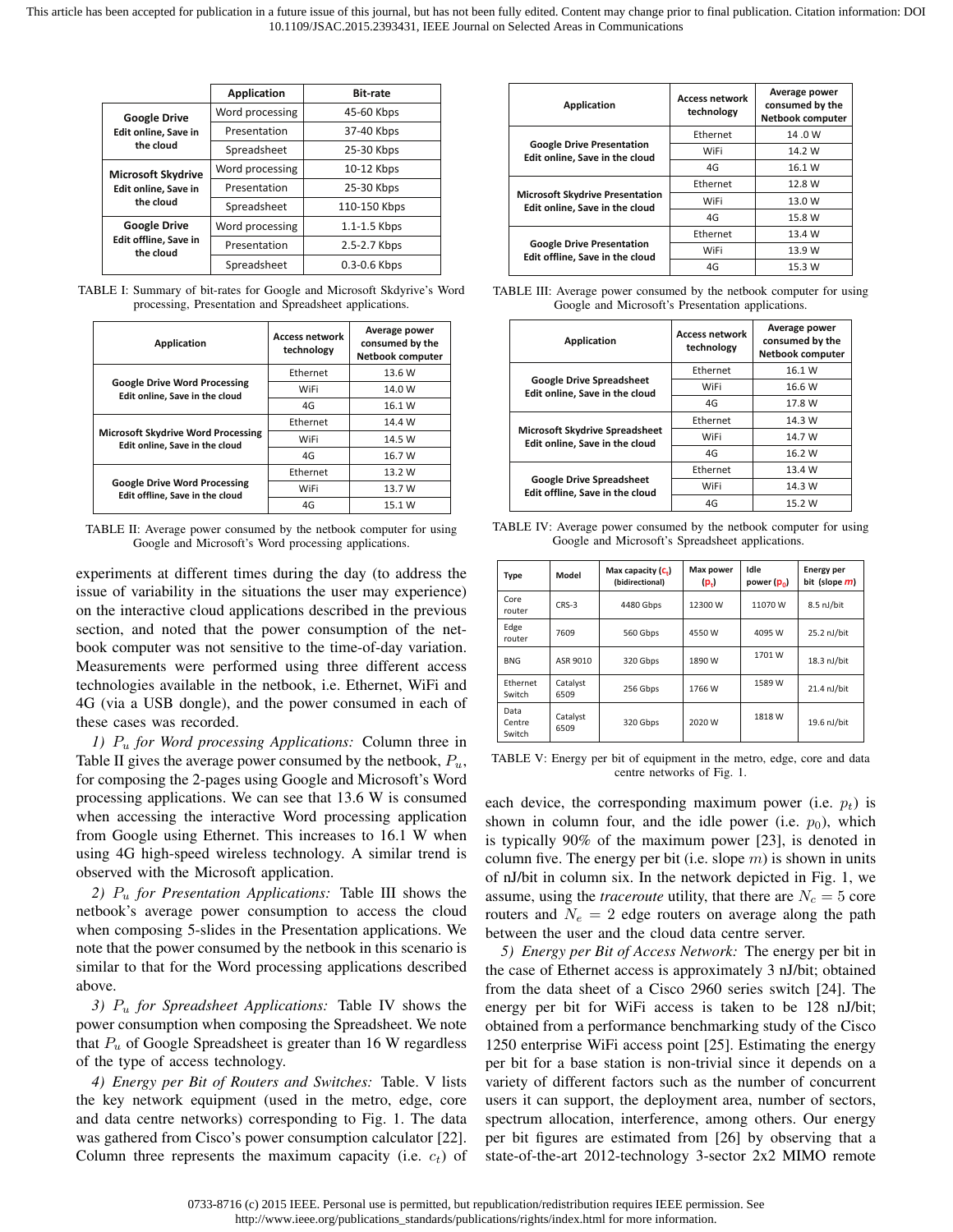|                                                                                                                                                                  | Word processing locally (i.e. in Microsoft Word)                              |                    |                      |                                                                                     |                      |                       |                                                                                |                      |                    |
|------------------------------------------------------------------------------------------------------------------------------------------------------------------|-------------------------------------------------------------------------------|--------------------|----------------------|-------------------------------------------------------------------------------------|----------------------|-----------------------|--------------------------------------------------------------------------------|----------------------|--------------------|
| Average power consumed by<br>the Netbook to compose<br>document in Microsoft                                                                                     |                                                                               |                    |                      |                                                                                     | 11.3 W               |                       |                                                                                |                      |                    |
|                                                                                                                                                                  | <b>Word Processing in Google</b><br>Drive (Edit online, Save in<br>the cloud) |                    |                      | <b>Word Processing in Microsoft</b><br>Skydrive (Edit online, Save in<br>the cloud) |                      |                       | <b>Word Processing in Google</b><br>Drive (Edit offline, Save in<br>the cloud) |                      |                    |
| Power consumption of data<br>centre server $(P_d)$                                                                                                               | 0.25W                                                                         |                    |                      | 0.25W                                                                               |                      |                       | 0.25 W                                                                         |                      |                    |
| Power consumption of transport<br>network<br>$(N_cE_cB + N_eE_eB + E_{bng}B + E_{sw}B +$<br>$E_{d}B$                                                             | $8.4 \times 10^{-3}$ W                                                        |                    |                      | $1.7 \times 10^{-3}$ W                                                              |                      |                       | $0.2 \times 10^{-3}$ W                                                         |                      |                    |
| Access network                                                                                                                                                   | 4G                                                                            | <b>WiFi</b>        | <b>Ethernet</b>      | 4G                                                                                  | <b>WiFi</b>          | <b>Ethernet</b>       | 4G                                                                             | <b>WiFi</b>          | <b>Ethernet</b>    |
| Power consumption of access                                                                                                                                      | 1.9                                                                           | $7 \times 10^{-3}$ | $0.2 \times 10^{-3}$ | 0.4                                                                                 | $1.4 \times 10^{-3}$ | $35.3 \times 10^{-6}$ | 0.05                                                                           | $0.4 \times 10^{-5}$ | $4 \times 10^{-6}$ |
| network (E <sub>3</sub> B)                                                                                                                                       | W                                                                             | W                  | W                    | W                                                                                   | W                    | W                     | W                                                                              | W                    | W                  |
| Power consumption of<br>Netbook (P <sub>u</sub> )                                                                                                                | 16.1 W                                                                        | 14 W               | 13.6 W               | 16.7 W                                                                              | 14.5 W               | 14.4 W                | 15.1 W                                                                         | 13.7W                | 13.2 W             |
| Average power consumed to<br>use the cloud (i.e. sum of the<br>power consumption of the<br>data centre server, transport<br>network, access network,<br>Netbook) | 18.3 W                                                                        | 14.3W              | 13.9 W               | 17.4 W                                                                              | 14.8 W               | 14.7 W                | 15.4 W                                                                         | 13.9W                | 13.4 W             |

TABLE VI: Power consumption per user *P<sup>I</sup>* for using the Word processing application locally and in the cloud.

radio head 4G/LTE base station deployed in an urban environment consumes 528 W under full load, and 333 W when idle. The aggregate achievable throughput of this base station is 72 Mbps with 20 MHz spectrum [27]. Further, [26] also reports that base stations consume different amounts of power in each direction (unlike the equipment listed in Table V); roughly 87% of the energy is consumed in the downlink direction and the remaining 13% in the uplink direction. Considering a typical utilisation of 5% over a 24-hour cycle, the energy per bit of this base station, on average, can be approximated as 76.2  $\mu$ J/bit in the downlink and 19.0  $\mu$ J/bit in the uplink.

*6) Power Consumption Per User P<sup>d</sup> of Data Centre Server:* Obtaining precise information about Google and Microsoft servers is difficult because this information is not publicly available. We instead resort to the following approach to quantify the server power consumption per user. We note that Google's Word processing, Presentation and Spreadsheet applications are a part of the wider Google Apps service suite [16]. The power consumption of a server per user sharing the compute resources, as reported by Google, for the Google Apps services is about 0.25 W [28]. We therefore use this figure of 0.25 W in our calculations. Further, we assume that the per user power consumption of a server in Microsoft's data centre is also 0.25 W. This is a reasonable assumption because a typical server from Google or Microsoft that supports the types of applications considered in this study consumes about the same amount of power, i.e.  $\approx 200$  W [16], [29].

#### V. POWER CONSUMPTION PER USER *P<sup>I</sup>*

We have used the values from the previous section in (1) to estimate the power consumption per user,  $P_I$ , incurred in using the cloud applications. The access network power consumption for 4G is calculated as the sum of the power consumption of the 4G base station in the uplink and downlink directions.

## *A. P<sup>I</sup> for Word processing Applications*

Table VI summarises our results for the case when the bitrate *B* of the online interactive Word processing application from Google and Microsoft is 55 Kbps and 11 Kbps respectively. The bit-rate *B* of the Word processing application in Google when editing offline and saving in the cloud is 1.3 Kbps. The key points for Word processing from Table VI are:

- 1) The average power consumption obtained from measurements for composing and saving the document locally on the netbook using Microsoft Word is 11.3 W.
- 2) When using the cloud, the power consumption of the transport network is small compared to the contributions made by the other parts of the network. This is because the energy per bit of routers and switches is small (in the order of nJ per bit, see Table V), and so is the bit-rate of the applications (a few tens of Kbps, see Table I).
- 3) The power consumption of the access network is dominated by 4G (i.e. the 4G base stations), which is three to six orders of magnitude more than a WiFi modem or an Ethernet switch.
- 4) The power consumption of the netbook computer is a significant fraction of the overall power consumption incurred in using the cloud applications.
- 5) We estimate the average power consumption per user i.e. sum of the power consumption of the data centre server, access and transport network, as well as the netbook computer – to use Google Drive and Microsoft Skydrive to vary between 13.9 W and 18.3 W for the former, and between 14.7 W and 17.4 W for the latter (depending upon the access technology used). The power consumption is between 13.4 W to 15.4 W for offline file editing and saving in the Google Drive cloud.
- 6) Most importantly, online editing and saving the document in the cloud consumes more power than offline editing and saving it to the cloud. Both cloud scenarios (online and offline editing) consume more power than processing and storing the document locally.

#### *B. P<sup>I</sup> for Presentation Applications*

Table VII shows data for the Presentation application when the bit-rate *B* for online interaction with Google and Microsoft is 38 Kbps and 27 Kbps. The important points for Presentation applications to emerge from Table VII are: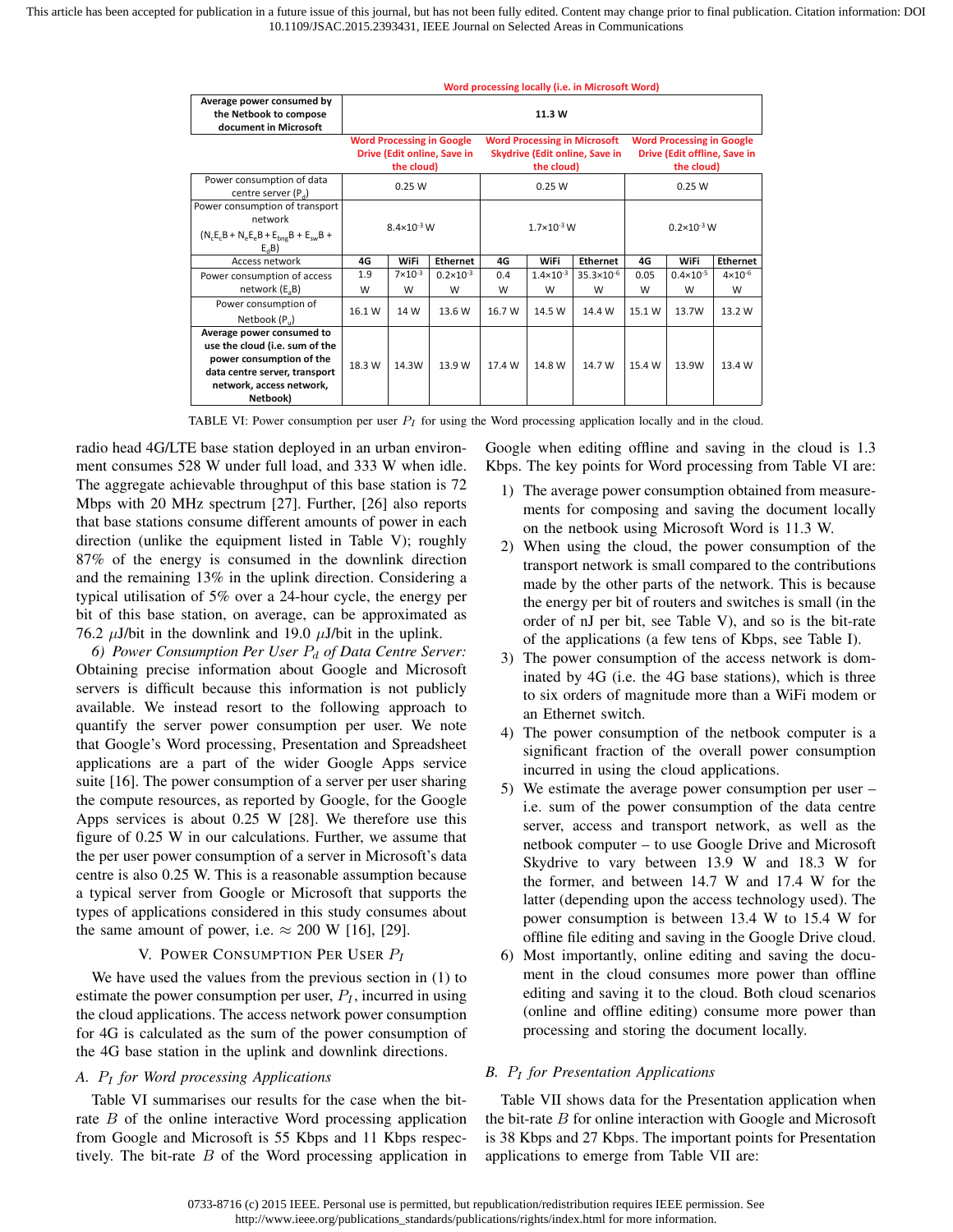|                                                                                                                                                               | Processing presentation locally (i.e. in Microsoft PowerPoint)                        |                           |                           |                                                                                             |                           |                        |                                                                                               |                           |                         |
|---------------------------------------------------------------------------------------------------------------------------------------------------------------|---------------------------------------------------------------------------------------|---------------------------|---------------------------|---------------------------------------------------------------------------------------------|---------------------------|------------------------|-----------------------------------------------------------------------------------------------|---------------------------|-------------------------|
| Average power consumed by the<br>Netbook to compose<br>presentation in Microsoft                                                                              |                                                                                       |                           |                           |                                                                                             | 11.0 W                    |                        |                                                                                               |                           |                         |
|                                                                                                                                                               | Processing presentation in<br><b>Google Drive (Edit online,</b><br>Save in the cloud) |                           |                           | Processing presentation in<br><b>Microsoft Skydrive (Edit</b><br>online, Save in the cloud) |                           |                        | <b>Processing presentation in</b><br><b>Google Drive (Edit offline,</b><br>Save in the cloud) |                           |                         |
| Power consumption of data centre<br>server $(P_a)$                                                                                                            | 0.25 W                                                                                |                           |                           | 0.25 W                                                                                      |                           |                        | 0.25 W                                                                                        |                           |                         |
| Power consumption of transport<br>network<br>$(N_{c}E_{c}B + N_{e}E_{e}B + E_{b}B + E_{c}B + E_{d}B)$                                                         | $5.8 \times 10^{-3}$ W                                                                |                           | $4.1 \times 10^{-3}$ W    |                                                                                             |                           | $0.4 \times 10^{-3}$ W |                                                                                               |                           |                         |
| Access network                                                                                                                                                | 4G                                                                                    | <b>WiFi</b>               | <b>Ethernet</b>           | 4G                                                                                          | WiFi                      | <b>Ethernet</b>        | 4G                                                                                            | WiFi                      | <b>Ethernet</b>         |
| Power consumption of access<br>network (E <sub>3</sub> B)                                                                                                     | 1.4<br>W                                                                              | $4.9 \times 10^{-3}$<br>W | $0.1 \times 10^{-3}$<br>W | 1.4<br>W                                                                                    | $3.5 \times 10^{-3}$<br>W | $87\times10^{-6}$<br>W | 0.1<br>W                                                                                      | $0.3 \times 10^{-3}$<br>W | $7 \times 10^{-6}$<br>W |
| Power consumption of<br>Netbook (P <sub>u</sub> )                                                                                                             | 16.1 W                                                                                | 14.2W                     | 14 W                      | 15.8 W                                                                                      | 13 W                      | 12.8 W                 | 15.3W                                                                                         | 13.9W                     | 13.4 W                  |
| Average power consumed to use<br>the cloud (i.e. sum of the power<br>consumption of the data centre<br>server, transport network,<br>access network, Netbook) | 17.8 W                                                                                | 14.6W                     | 14.3 W                    | 17.5 W                                                                                      | 13.3 W                    | 13.1 W                 | 15.6 W                                                                                        | 14.1W                     | 13.6 W                  |

TABLE VII: Power consumption per user *P<sup>I</sup>* for using the Presentation application locally and in the cloud.

|                                | Processing spreadsheet locally (i.e. in Microsoft Excel) |
|--------------------------------|----------------------------------------------------------|
| Average power consumed by the  |                                                          |
| Netbook to compose spreadsheet | 11.0 W                                                   |
|                                |                                                          |

| Netbook to compose spreadsheet<br>in Microsoft                                                                                                                | 11.0 W                 |                                           |                                         |                                                                                            |                        |                           |                                                                                       |                            |                           |  |
|---------------------------------------------------------------------------------------------------------------------------------------------------------------|------------------------|-------------------------------------------|-----------------------------------------|--------------------------------------------------------------------------------------------|------------------------|---------------------------|---------------------------------------------------------------------------------------|----------------------------|---------------------------|--|
|                                                                                                                                                               |                        | Drive (Edit online, Save in the<br>cloud) | <b>Processing spreadsheet in Google</b> | <b>Processing spreadsheet in</b><br>Microsoft Skydrive (Edit online,<br>Save in the cloud) |                        |                           | <b>Processing spreadsheet in Google</b><br>Drive (Edit offline, Save in the<br>cloud) |                            |                           |  |
| Power consumption of data centre<br>server $(P_a)$                                                                                                            | 0.25W                  |                                           |                                         |                                                                                            | 0.25W                  |                           |                                                                                       | 0.25W                      |                           |  |
| Power consumption of transport<br>network<br>$(N_c E_c B + N_e E_e B + E_{bno} B + E_{sw} B + E_d B)$                                                         | $4.1 \times 10^{-3}$ W |                                           |                                         | 19.8×10-3 W                                                                                |                        |                           | $0.07\times10^{-3}$ W                                                                 |                            |                           |  |
| Access network                                                                                                                                                | 4G                     | <b>WiFi</b>                               | <b>Ethernet</b>                         | 4G                                                                                         | WiFi                   | <b>Ethernet</b>           | 4G                                                                                    | <b>WiFi</b>                | <b>Ethernet</b>           |  |
| Power consumption of access<br>network (E <sub>3</sub> B)                                                                                                     | 1.0<br>W               | $3.5 \times 10^{-3}$<br>W                 | $87\times10^{-6}$<br>W                  | 5.8<br>W                                                                                   | $17\times10^{-3}$<br>W | $0.4 \times 10^{-3}$<br>W | 0.02<br>W                                                                             | $0.06 \times 10^{-3}$<br>W | $0.1 \times 10^{-6}$<br>W |  |
| Power consumption of<br>Netbook (P.)                                                                                                                          | 17.8 W                 | 16.6W                                     | 16.1 W                                  | 16.2 W                                                                                     | 14.7 W                 | 14.3 W                    | 15.2W                                                                                 | 14.3W                      | 13.4 W                    |  |
| Average power consumed to use the<br>cloud (i.e. sum of the power<br>consumption of the data centre<br>server, transport network, access<br>network, Netbook) | 19.1 W                 | 16.9W                                     | 16.4 W                                  | 22.3 W                                                                                     | 15.0 W                 | 14.6 W                    | 15.5 W                                                                                | 14.5W                      | 13.7 W                    |  |

TABLE VIII: Power consumption per user *P<sup>I</sup>* for using the Spreadsheet application locally and in the cloud.

- 1) The average power consumption for composing 5-slides locally on the netbook computer using Microsoft PowerPoint is 11.0 W.
- 2) As in the previous example, moving to the cloud consumes very small power in the transport network, 4G dominates the access network power consumption, and the netbook computer's power consumption is a large fraction of the overall power consumption of the service.
- 3) The power consumption for using the Presentation application on the cloud varies between 14.3 W and 17.8 W (for Google) and 13.1 W and 17.5 W (for Microsoft). The power consumption varies between 13.6 W and 15.6 W for offline file editing and saving on Google Drive.

# *C. P<sup>I</sup> for Spreadsheet Applications*

Table VIII summarises the results for the online interactive Spreadsheet application when the bit-rate *B* is 27 Kbps for Google and 130 Kbps for Microsoft. The bit-rate for the Spreadsheet application in Google Drive when editing offline and saving in the cloud is 0.5 Kbps.

Composing the spreadsheet locally on the netbook computer using Microsoft Excel incurs 11.3 W, while composing the spreadsheet in the cloud could incur an additional 11 W if using Microsoft via a 4G wireless access network. Other observations are similar to ones described above.

### *D. Key points*

These series of measurements using Google Drive and Microsoft Skydrive's Word processing, Presentation and Spreadsheet applications demonstrate that using the cloud could consume more power than local processing, implying that it is not always energy-efficient to adopt the cloud for performing tasks. When making this comparison it is important to note that interactive cloud applications provide many benefits unrelated to energy efficiency. A prime example being collaborative document drafting and editing by geographically spread team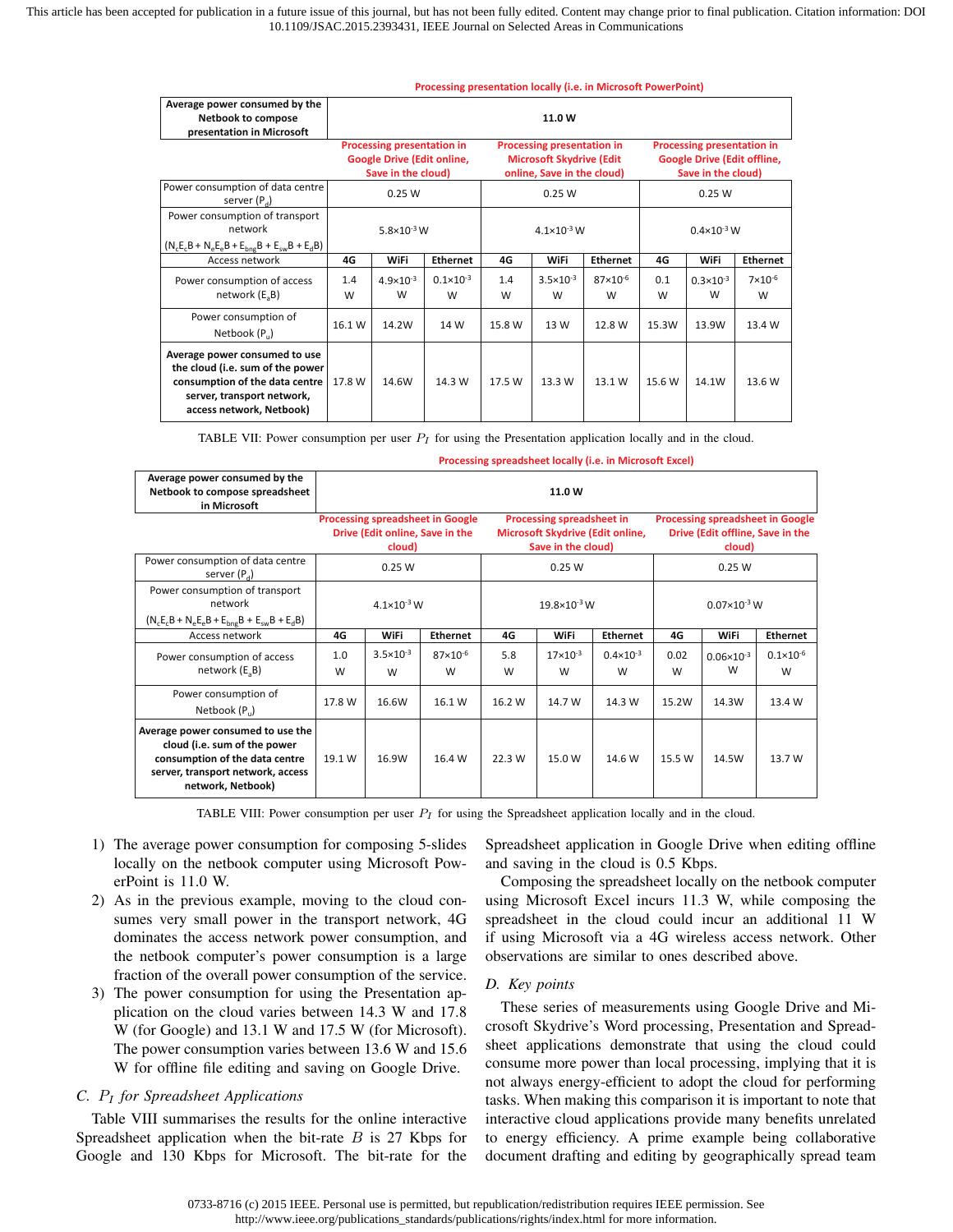|                                            |                                                                                              | <b>Word Processing in Google</b><br><b>Word Processing in Microsoft</b><br>Drive (Edit online, Save in<br>Skydrive (Edit online, Save in<br>the cloud)<br>the cloud) |                                                                                                   |                                                                                             | <b>Word Processing in Google</b><br>Drive (Edit offline, Save in<br>the cloud) |                                                                                              |                                                                                               |             |                 |
|--------------------------------------------|----------------------------------------------------------------------------------------------|----------------------------------------------------------------------------------------------------------------------------------------------------------------------|---------------------------------------------------------------------------------------------------|---------------------------------------------------------------------------------------------|--------------------------------------------------------------------------------|----------------------------------------------------------------------------------------------|-----------------------------------------------------------------------------------------------|-------------|-----------------|
| Access network                             | 4G                                                                                           | WiFi                                                                                                                                                                 | <b>Ethernet</b>                                                                                   | 4G                                                                                          | WiFi                                                                           | <b>Ethernet</b>                                                                              | 4G                                                                                            | <b>WiFi</b> | <b>Ethernet</b> |
| Average power consumed to<br>use the cloud | 3.8 W                                                                                        | 2.7 W                                                                                                                                                                | 2.8 W                                                                                             | 2.9 W                                                                                       | 3.2 W                                                                          | 3.6 W                                                                                        | 0.9W                                                                                          | 2.3W        | 2.3W            |
|                                            | <b>Processing presentation in</b><br><b>Google Drive (Edit online,</b><br>Save in the cloud) |                                                                                                                                                                      |                                                                                                   | Processing presentation in<br><b>Microsoft Skydrive (Edit</b><br>online, Save in the cloud) |                                                                                |                                                                                              | <b>Processing presentation in</b><br><b>Google Drive (Edit offline,</b><br>Save in the cloud) |             |                 |
| Access network                             | 4G                                                                                           | WiFi                                                                                                                                                                 | <b>Ethernet</b>                                                                                   | 4G                                                                                          | WiFi                                                                           | <b>Ethernet</b>                                                                              | 4G                                                                                            | WiFi        | <b>Ethernet</b> |
| Average power consumed to<br>use the cloud | 3.3W                                                                                         | 3.0 W                                                                                                                                                                | 3.2W                                                                                              | 3.0W                                                                                        | 1.7W                                                                           | 2.0 W                                                                                        | 1.1 W                                                                                         | 2.5W        | 2.5 W           |
|                                            | Processing spreadsheet in<br><b>Google Drive (Edit online,</b><br>Save in the cloud)         |                                                                                                                                                                      | <b>Processing spreadsheet in</b><br><b>Microsoft Skydrive (Edit</b><br>online, Save in the cloud) |                                                                                             |                                                                                | <b>Processing spreadsheet in</b><br><b>Google Drive (Edit offline,</b><br>Save in the cloud) |                                                                                               |             |                 |
| Access network                             | 4G                                                                                           | WiFi                                                                                                                                                                 | <b>Ethernet</b>                                                                                   | 4G                                                                                          | WiFi                                                                           | <b>Ethernet</b>                                                                              | 4G                                                                                            | <b>WiFi</b> | <b>Ethernet</b> |
| Average power consumed to<br>use the cloud | 4.6 W                                                                                        | 5.3 W                                                                                                                                                                | 5.3 W                                                                                             | 7.8 W                                                                                       | 3.4 W                                                                          | 3.5 W                                                                                        | 1.0 W                                                                                         | 2.9 W       | 2.6W            |

TABLE IX: Power consumption per user for accessing the Word, Presentation and Spreadsheet applications in the cloud assuming the user is already online.

members. Further, the end-user device and the access network, specifically high-speed wireless, can play a major role in determining the overall power consumption involved in using interactive cloud-based applications.

## *E. Power Consumption when a User is Already Online*

When a user is already online (i.e. connected to the Internet) undertaking other tasks, the network interfaces on the enduser device will already be energised irrespective of use of the interactive cloud-based applications. Therefore, one may adopt the viewpoint that when calculating the power consumption for using the cloud applications we should ignore the idle power of the netbook computer as well as the power consumed for enabling the network interfaces. The idle power of the netbook computer is 10.8 W and the power consumed for enabling the Ethernet, WiFi and 4G interfaces are 0.3 W, 0.8 W and 3.7 W respectively. Subtracting these values from the results given in Tables VI, VII and VIII provides an estimate for the average power consumption involved in using the cloud applications when a user is already online. These values are shown in Table IX.

To make the comparison fair, the power consumed for processing the tasks locally should be the results given in Tables VI, VII and VIII for local processing less 10.8 W, the idle power consumption of the netbook computer. Thus, to compose a document, presentation and spreadsheet locally on the netbook would require 0.5 W, 0.2 W and 0.2 W. We note from Table IX that the power consumption for cloud-based processing using any of the three access network technology is still an order of magnitude larger than the power consumed for local processing.

#### *F. Power Consumption using a Tablet as an End-User Device*

In addition to using a netbook computer, we carried out measurements using a Samsung Galaxy Tab 3 Lite, 7 inch tablet [17]. We were unable to replicate the scenarios described earlier in the tablet because the tablet-specific offerings of Google Drive and Microsoft Skydrive applications are still under development. For e.g., at the moment, Google does not support inserting pictures or tables in a browser launched from the tablet, and Microsoft does not have the edit online, save in the cloud feature. We therefore composed a text-only document (same number of words as before) in the Word processing application of Google.

The idle power consumption of the tablet with all network interfaces disabled was 2.3 W. Enabling WiFi and the highspeed wireless interface (3G) increased the power consumption to 2.4 W and 2.5 W; these values denote the baseline power consumption of the tablet. This tablet does not have an Ethernet interface. For the edit online, save in the cloud scenario, the increase in the power consumption of the tablet, relative to the baseline, was 1.7 W (with WiFi) and 2.2 W (with 3G). For the edit offline, save in the cloud scenario (performed using the Google Drive app), the increase over the baseline was 1.4 W (with WiFi) and 1.9 W (with 3G). These values give us the  $P_u$  in (1). Invoking (1) and noting that the bit-rate  $B$  of the application for each of the two scenarios is 28 Kbps and 5 Kbps on average, gives an estimate of the power consumption incurred in using the cloud with the tablet. Assuming the user is already connected to the Internet, the power consumed for editing the document online is 2.0 W with WiFi and 3.3 W with 3G. The power consumption for editing the document offline and then saving it in the cloud is 1.7 W with WiFi and 3.0 W with 3G. The power consumed to compose the document locally in the tablet (using the Polaris Office App) is 1.0 W.

These results show that even when the end-user device is a tablet (an example of a portable mobile device), processing a task in the cloud could be less energy-efficient than processing the same task locally.

#### VI. DISCUSSION AND CONCLUSIONS

The results of the modelling have shown that for our set of interactive cloud-based applications, the network transport